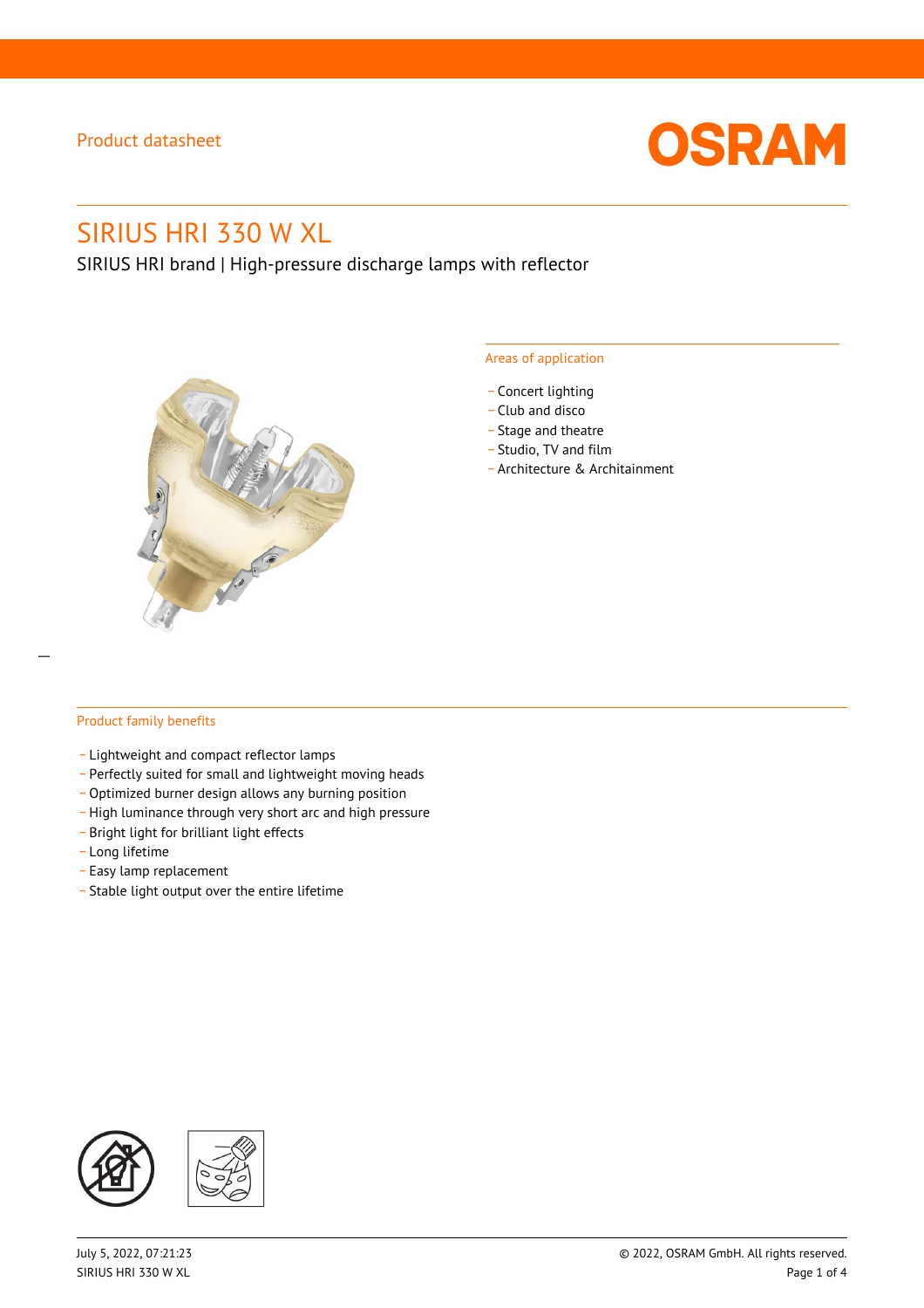### Technical data

### **Electrical data**

| Nominal wattage        | 330.00 W |
|------------------------|----------|
| <b>Nominal current</b> | 5 A      |
| Nominal voltage        | 65.0 V   |

#### **Photometrical data**

| <b>Nominal luminous flux</b> | 16500 lm |
|------------------------------|----------|
| Color temperature            | 7250 K   |
| Color rendering index Ra     | 71       |

## **Dimensions & weight**

 $\overline{a}$ 



**Burning position Any Any Any Any Any Any Any Any Any** 

| <b>Diameter</b>     | 56.0 mm          |
|---------------------|------------------|
| Length              | 63.0 mm          |
| Arc length          | $1.3 \text{ mm}$ |
| Lifespan            |                  |
| Lifespan            | 1500h            |
| <b>Capabilities</b> |                  |

## **Environmental information**

| Information according Art. 33 of EU Regulation (EC) 1907/2006 (REACh) |                                    |  |  |  |
|-----------------------------------------------------------------------|------------------------------------|--|--|--|
| Date of Declaration                                                   | 07-04-2022                         |  |  |  |
| <b>Primary Article Identifier</b>                                     | 4008321848765   4052899195431      |  |  |  |
| Candidate List Substance 1                                            | No declarable substances contained |  |  |  |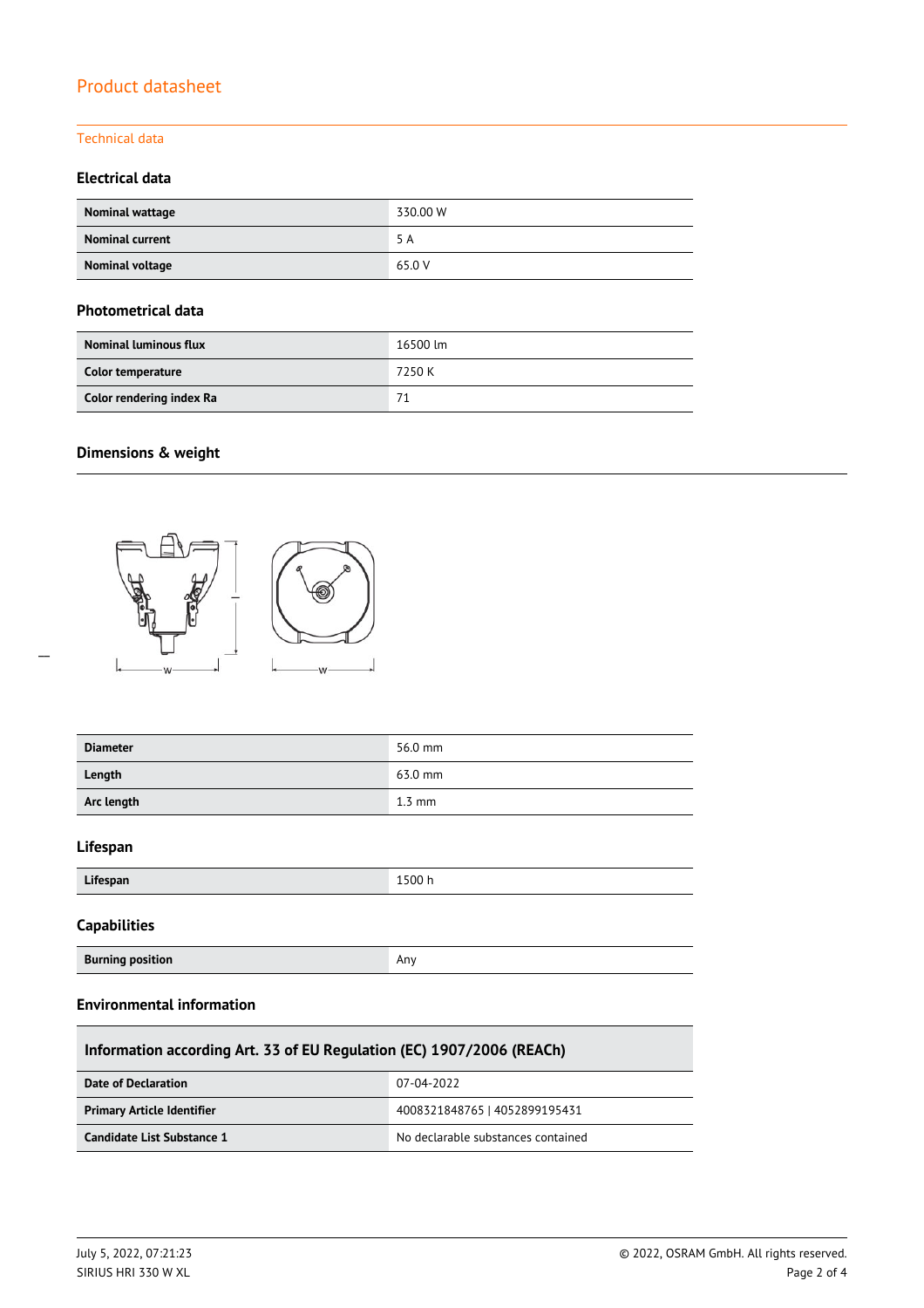**Declaration No. in SCIP database In work**